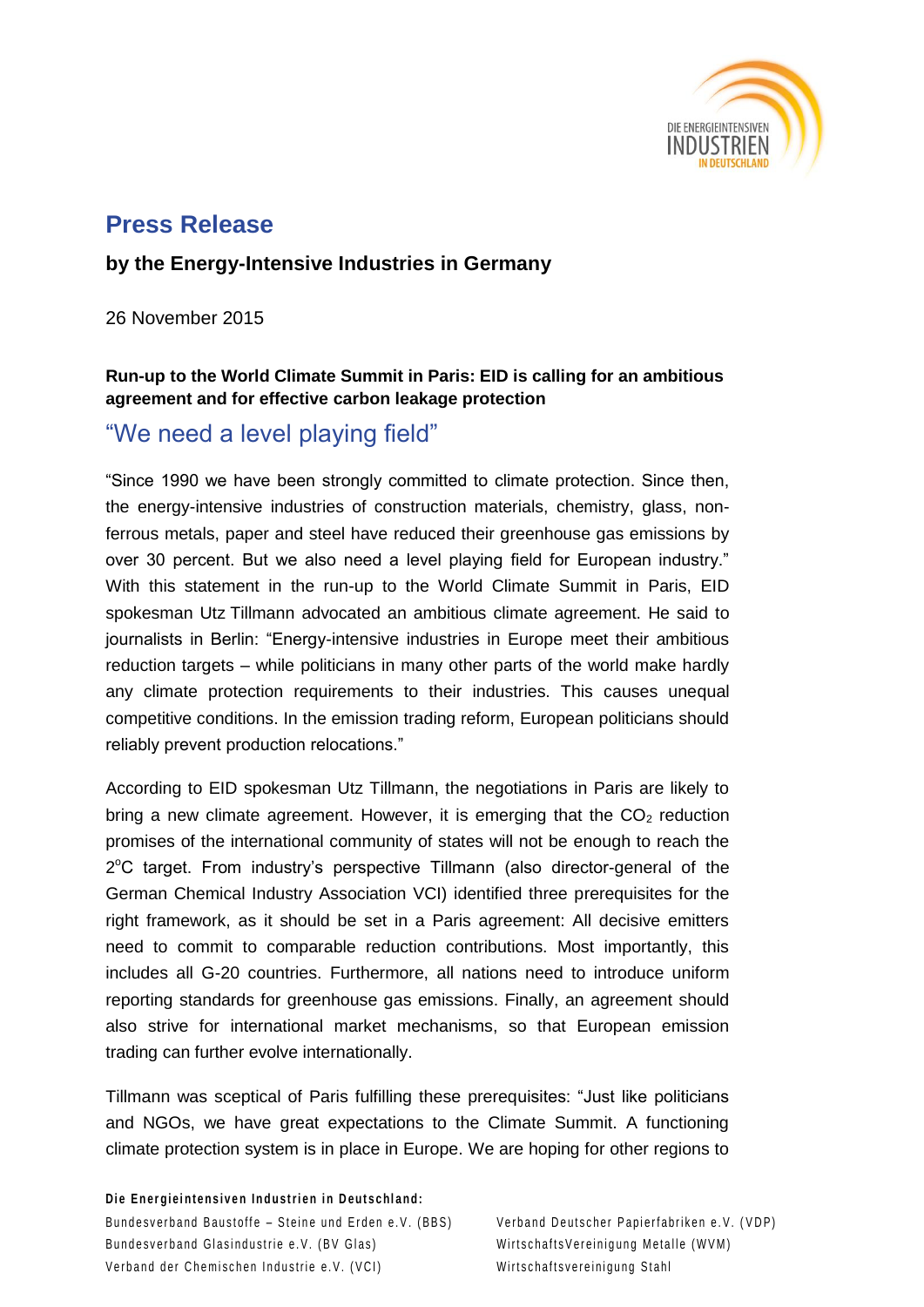follow this example. But there are not enough signals of the Paris Summit being able to lead the European Union out of its climate policy isolation."

Therefore, European industry will remain saddled with cost burdens that do not exist anywhere else globally. Against this backdrop, Tillmann urged for an effective protection of Europe's competitiveness.

EID managing director Jörg Rothermel pointed out that there are hardly any regions worldwide where energy-intensive industries have to take concrete climate protection measures with tangible targets. A climate protection regime that comprises the entire manufacturing industry is established only in Europe. The European Commission is currently working on a further tightening of emission trading, planning yet stricter rules to enter into force in 2021.

Rothermel anticipated that German energy-intensive industries could be faced with extra costs of over 5 billion euros annually. So far, the European Commission has found no answers to the carbon leakage problem, i.e. the relocation of productions for cost reasons. Rothermel: "It simply cannot be that even the most climate-efficient installations in Europe will have to bear much higher costs in the future; costs that threaten their economic viability. Therefore, it is essential that the Commission corrects its draft with European competitiveness in mind."

*Energy-Intensive Industries in Germany (EID) have around 830,000 staff, accounting for 14 percent of employment in the manufacturing sector. Every job in the energy-intensive production of basic materials secures about two jobs in other industries or in the service sector.*